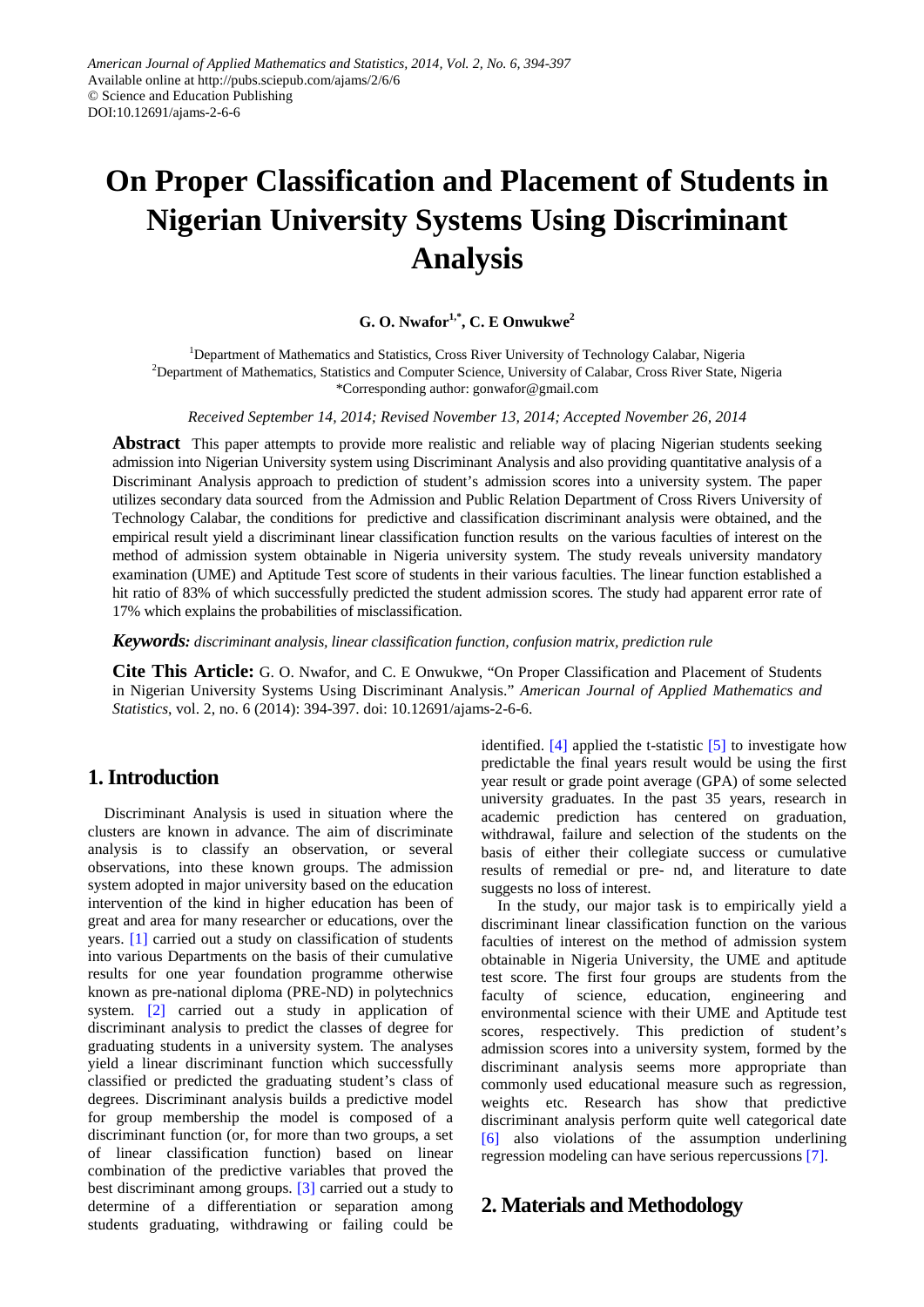The data type and sources of this study was secondary data from the Admission and Public Relation unit of Cross River University of Technology Calabar. Other augmenting sources of this study include published articles and journals, working papers, textbooks and relevant internet resources. In the first state of data collection, this system of scores was established, the UME SCORE AND APPTITUDE TEST SCORES from the admission unit which includes various department and their respective faculties, but the interest of the researcher was on the faculty level comprising the entire departments. A simple random sampling technique was employed to obtain the desired faculties of four (4) the faculty of science, Engineering, Education and Environmental science. A systematic sampling technique was quantitatively applied to obtain the desired sample size of 150 per faculty in the two systems of admission scores.

#### **2.1. Data Analysis**

The method is to set up a procedure based on the students/applicants admission score of the two systems in their respective faculties by the discriminate analysis function and placement to the program by score by the classification function for the groups /faculties. The fisher linear discriminant function  $[8]$  will be adopted in the study since it will discriminate between the groups better than any other linear function [\[9\].](#page-3-6)

The analysis yields variance-covariance matrices for the groups are given as

$$
S_{ij} = \sum y_i y_j - \frac{\sum y_i \sum y_j}{n}
$$
 (1)

$$
S_{ii} = \sum y_i^2 - \frac{(\sum y_i)^2}{n}
$$
 (2)

$$
S_{jj} = \sum y_j^2 - \frac{(\sum y_j)^2}{n}
$$
 (3)

$$
S_1 = \begin{bmatrix} 267.156 & 22.766 \\ 22.766 & 132.131 \end{bmatrix}
$$
  
\n
$$
S_2 = \begin{bmatrix} 351.270 & -6.096 \\ -6.096 & 185.542 \end{bmatrix}
$$
  
\n
$$
S_3 = \begin{bmatrix} 338.330 & 13.887 \\ 13.887 & 94.483 \end{bmatrix}
$$
  
\n
$$
S_4 = \begin{bmatrix} 202.888 & -6.064 \\ -6.064 & 116.660 \end{bmatrix}
$$

And the pooled covariance matrices given as

$$
s_{pooled} = \frac{\left[ (n_1 - 1)S_1 + (n_2 - 1)S_2 + (n_3 - 1)S_3 + (n_4 - 1)S_4 \right]}{+(n_3 - 1)S_3 + (n_4 - 1)S_4}
$$
(4)  

$$
s_{pooled} = \left[ 289.911 \quad 6.123
$$

$$
6.123 \quad 132.204
$$

$$
s_{pooled}^{-1} = \left[ 0.003453 - 0.00016 \right]
$$

$$
s_{pooled}^{-1} = \left[ 0.003453 - 0.00016 \right]
$$

The [Table 1](#page-1-0) indicates the descriptive properties of the study groups.

<span id="page-1-0"></span>

| <b>GROUP</b>  |             | Mean   | Std. Deviation |
|---------------|-------------|--------|----------------|
| Science       | <b>UME</b>  | 203.23 | 16.345         |
|               | <b>APPT</b> | 56.17  | 11.495         |
| Education     | <b>UME</b>  | 201.54 | 18.742         |
|               | <b>APPT</b> | 51.04  | 13.621         |
| Engineering   | <b>UME</b>  | 202.21 | 18.394         |
|               | <b>APPT</b> | 63.03  | 9.720          |
| Environmental | <b>UME</b>  | 198.28 | 14.244         |
|               | <b>APPT</b> | 61.23  | 10.801         |
| Total         | <b>UME</b>  | 201.32 | 17.085         |
|               | <b>APPT</b> | 57.87  | 12.386         |

**Table 1. Descriptive Statistics**

#### **2.1.1. TEST OF SIGNIFICANT**

The hypothesis and test statistics is:

$$
H_0: \mu_1 = \mu_2 = \mu_3 = \mu_4
$$
  

$$
H_0: \mu_1 \neq \mu_2 \neq \mu_3 \neq \mu_4
$$

With the F-transformation of Hotelling's  $T^2$  given

$$
F = \frac{n_1 + n_2 + n_3 + n_4 - P - 1}{(n_1 + n_2 + n_3 + n_4 - 4)P} \cdot T^2
$$
 (5)

Were  $T^2 = \frac{n_1 n_2 n_3 n_4}{n_1 n_2 n_3 n_4}$  ( $D^2$  $T^{2} = \frac{n_{1}n_{2}n_{3}n_{4}}{n_{1}+n_{2}+n_{3}+n_{4}}$  ( $D^{2} =$  mahalanobisdistance.)

 $H_0$  is rejected if  $F_{Cal} > F_{p,n_1+n_2+n_3+n_4-P-1;1-\infty}$ 

This indicates that at 5% level of significant; reject the hypothesis of equality of group means. This implies that there exist significant differences among the group means.

#### **2.1.2. DISCRIMINANT LINEAR CLASSIFICATION FUNCTION**

Obtain a linear classification function, which is denoted by

$$
l_i(y) = \overline{y}_i^1 s_p^{-1} - \frac{1}{2} y_i^1 s_p^{-1} \overline{y}_i \forall i = 1, 2, ..., k
$$
 (6)

Is maximum (largest).Assigning y to a group using the linear classification function and prior probabilities i.e., the distance function which  $p_i f(y/G_i)$  is maximum with this rule, the probability of misclassification is minimized and the rule becomes

$$
L_i^1(y) = \ln P_i + \overline{y}_i^1 s_i^1 y - \frac{1}{2} y_i^1 s_p^{-1} \overline{y}_i \forall i = 1, 2, ..., k \tag{7}
$$

[\[10\]](#page-3-7) Certain facts exist; if  $P_1 = P_2 = ... = P_k$  then equation (2) which optimizes the classification rate for normal distribution reduces to equation (1) which was based on the heuristic approach of minimizing the distance of y to  $\overline{y}_i$ .

APER –The apparent error rate is easily obtained and routinely provided by most classification software programs. It is an estimate of the probability that our classification functions based on the sample will misclassify a future observation.

$$
APER = \frac{n_{14+n_{23}+n_{32}+n_{41}}}{n_{1+}n_{2+}n_{3+}n_{4}}
$$
(8)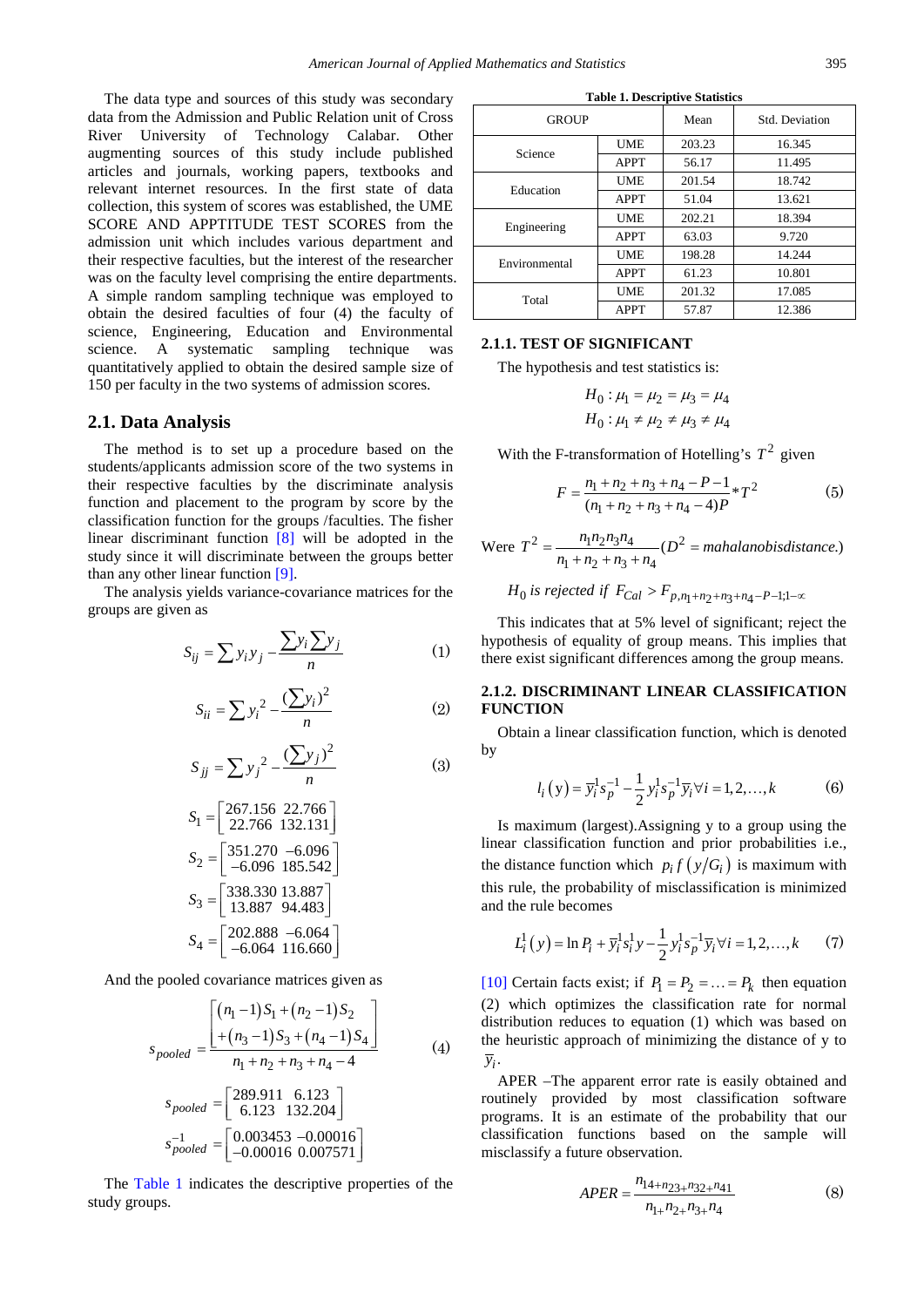Similarly,

Apparent correction classification rate

$$
APCR = 1 - \left(\frac{n_{14+n_{23}+n_{32}+n_{41}}}{n_{1+}n_{2+}n_{3+}n_4}\right). \tag{9}
$$

The error and correction classification rate judge the ability of classification procedures to predict group member. The usually use the probability of misclassification which is known as the Aper and its complement Apcr.

## **3. Result**

The predictive analytical software (PASW) was employed on the data which yields the following findings and results.

**Table 2. Linear Classification Function Coefficients**

<span id="page-2-3"></span>

| <b>Classification Function Coefficients</b> |              |           |             |               |  |  |  |  |
|---------------------------------------------|--------------|-----------|-------------|---------------|--|--|--|--|
|                                             | <b>GROUP</b> |           |             |               |  |  |  |  |
|                                             | Science      | Education | Engineering | Environmental |  |  |  |  |
| <b>UME</b>                                  | .693         | .688      | .688        | .675          |  |  |  |  |
| <b>APPT</b>                                 | .393         | .354      | .445        | .432          |  |  |  |  |
| (Constant)                                  | $-82.807$    | $-79.725$ | $-84.978$   | $-81.508$     |  |  |  |  |
| Fisher's linear discriminant functions      |              |           |             |               |  |  |  |  |

This is the distribution of observation into the gender groups used as a starting point in the analysis. The default prior distribution is the allocation into groups, as seen in the analysis. SPSS allows users to specify different prior with the priors subcommand. The discriminant analysis and classification builds a predictive model for group membership and classification of linear function .The linear classification function coefficients provide the following model for placement of students in their respective programs.

 $Science(score) = 0.693 UME + 0.393 APPT - 82.807$  $Education(score) = 0.688 UME + 0.354 APPT - 79.725$ 

 $Engineering (score) = 0.688 UME + 0.445 APPT - 84.978$ 

 $Environmental(score) = 0.675 UME + 0.432 APPT - 81.508$ 

Based on the linear combination of the prediction variables that provide the best classification /placement among group of students. The functions are generated from a sample of cases for which group membership is known, the functions can then be applied to new cases that have measurements for the predictor variable but have unknown group membership. This study provides a classification model for placement of student in Cross River University of Technology Calabar.

**Table 3. Confusion matrix for actual and predicted groups**

<span id="page-2-2"></span>

|                   | <b>GROUP</b>  | Predicted Group<br>Membership |      |      |      | Total |
|-------------------|---------------|-------------------------------|------|------|------|-------|
|                   |               |                               | 2    | 3    | 4    |       |
| Original<br>Count | Science       | 38                            | 55   | 31   | 26   | 150   |
|                   | Education     | 12                            | 82   | 25   | 31   | 150   |
|                   | Engineering   | 21                            | 31   | 50   | 48   | 150   |
|                   | Environmental | 20                            | 37   | 42   | 51   | 150   |
| %                 | Science       | 25.3                          | 36.7 | 20.7 | 17.3 | 100   |
|                   | Education     | 8.0                           | 54.7 | 16.7 | 20.7 | 100   |
|                   | Engineering   | 14.0                          | 20.7 | 33.3 | 32.0 | 100   |
|                   | Environmental | 13.3                          | 24.7 | 28.0 | 34.0 | 100   |

Probability of misclassification 0.17. Hit ratio = 1-0.17= 83%

The study on the discriminant analysis to predict student scores was achieved. The apparent correction rates i.e. the hit ratio yield 83% for the study and probability of misclassification (17%). The [Table 3](#page-2-2) the confusion matrices which is the measure of predictive ability indicates that discriminant analysis can be used to predict students scores. The linear classification function for the faculties was used to obtain the students aggregate scores for their respective faculties. This quantitative measure of discriminant analysis should be adopted by the study groups to obtain the actual scores for the respective candidates, and having standard cutoff scores by the faculty/university management. The study also reveals the descriptive statistics for the groups of the sampled data. The [Table 2](#page-2-3) shows the linear discriminant classification function for the study.

## **4. Discussion**

The concern for the predictive ability of the linear discriminant function has obscured and even confused the fact that two sets of techniques based on the purposed of analysis exist , i.e., predictive discriminant analysis (PDA) and descriptive discriminant analysis (DDA).The distinction between PDA and DDA is that predictive discriminant analysis focus on classifying subjects into one of several groups (or to predicate group membership), whereas in descriptive discriminant analysis focus on revealing major differences among the groups. [\[11\]](#page-3-8) aptly stated the purposes of the two analyses are different; the techniques in the two analyses are different. There is, perhaps, some feasibility of the "mixing of DDA for purpose of corroboration of results. Generally research questions are of the descriptive type or of the predictive type; only seldom would both types of questions be addressed in a given research situation. The two types of discriminant analyses i.e., PDA and DDA have different histories of development. According to [\[12\]](#page-3-9) "discriminant analysis for the first three or four decades focused on the prediction of group membership", PDA, whereas DDA usage did not appear until the 1960s and "its use has been very limited to apply research settings over the past two decades". Hence, PDA is appropriate when the researcher is interested in assigning units (individuals) to groups based on composites scores on several predictor variables. The accuracy of such prediction can be assessed by examining "hit rates" as against chance; for example, the most basic question answered by PDA is "given the individual scores on several predictor variables, which group represents their true membership group?" Again, the focus of PDA is predication and the accuracy of hit rates. As [\[11\]](#page-3-8) noted with respect to PDA, "one is basically interested in determining a classification rule and assessing its accuracy".

## **References**

- <span id="page-2-0"></span>[1] Usoro A. E "Discriminant analysis and its application to the classification students on the basis of their academic performances" *J. Res. Phy. Sci.* 2(3):53-55. 2006.
- <span id="page-2-1"></span>[2] Erimafa J.T, Iduseri A. and Edokpa I. W "Application of discriminant analysis to predict the class of degree for graduating students in a university" *International journal of physical science* vol.4 (1), pp.016-021. 2009.